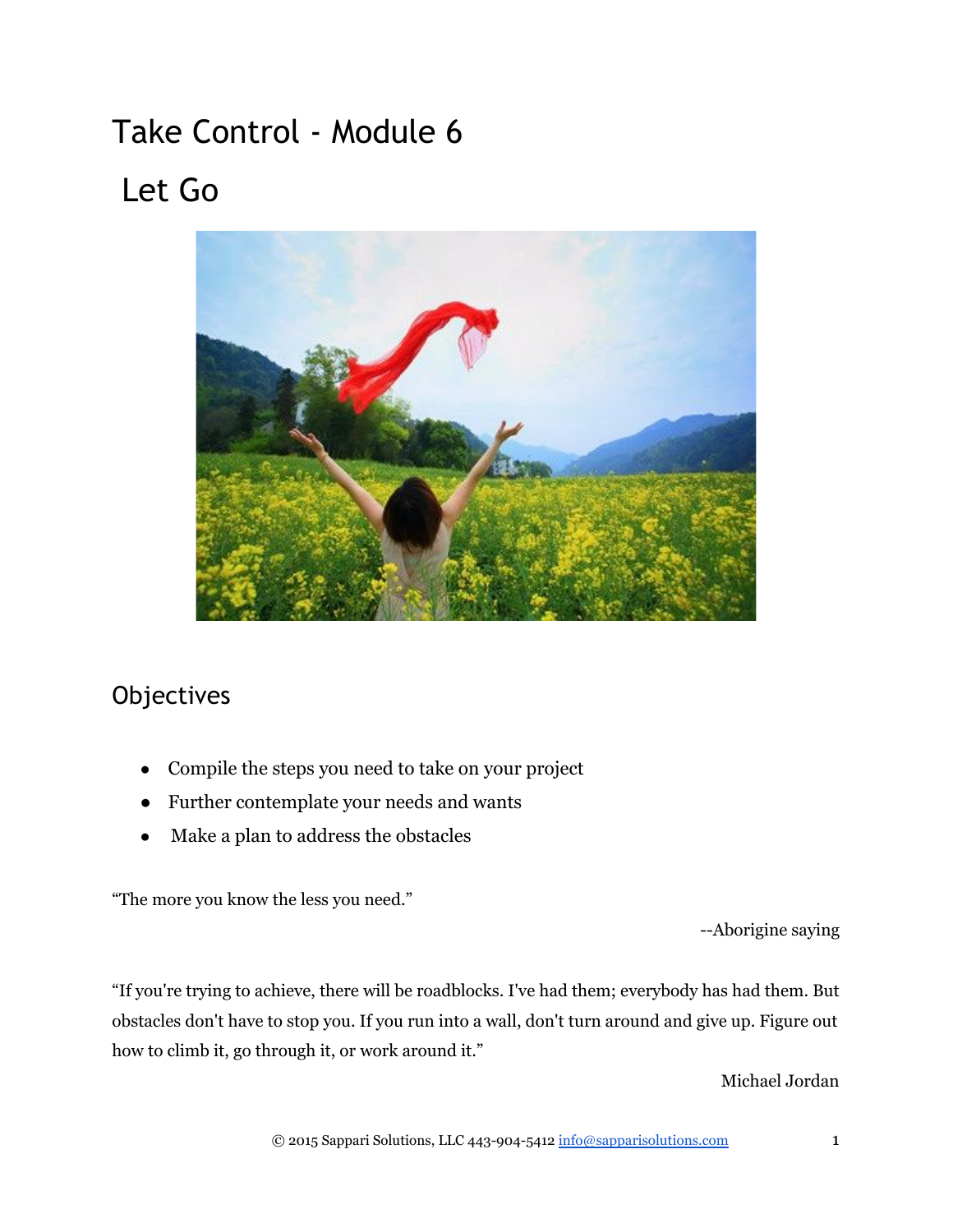# Instruction

You have done a lot of planning up to this point and have begun the process of decluttering and working on small steps to move your project forward. You have created goals for your project. In this section, you will compile all of that great information and your plan in order to give you something to work from.

You may already be printing out these modules and compiling them into a binder for reference and to take notes. If you prefer a digital format, you may work from your computer, [Google](https://www.google.com/drive/index.html) [Drive](https://www.google.com/drive/index.html) or [Evernote](https://evernote.com/) to keep all of your information and notes in one place.

In one 3-ring notebook or in a file on your computer compile the following assignments in this order:

- 1. Visualization (Module 4, pg 3)
- 2. My Plan (Module 6, pg 3)
- 3. Goal Setting Worksheet (Module 5, pg 8)
- 4. Room Plans (Module 3, pg 9)
- 5. Clutter Identification:
	- a. Clutter Identification Chart (Module 1, pg 8)
	- b. Acquisition Pathways (Module 2, pg 3)
	- c. Time Study (Module 2)
	- d. Unhelpful Beliefs Chart (Module 2, pg 12)
- 6. Obstacle Removal Chart (Module 6, pg 12)
- 7. Small Steps Chart (Module 6, pg 13)

On the form that follows, you will compile the information that you recorded on pages 23 of Module 3. You may find that some of your answers have changed. That is ok. You may wish to download this document to enter the answers on your computer. If so, [click](https://drive.google.com/file/d/0B19SYP7hU7-xcGJpWWVOWkF5aUU/view?usp=sharing) here.

In addition, you may download a template for listing your projects and 'next steps' to help you clarify the tasks that will take more than 1 step. You may access this template [here.](https://drive.google.com/file/d/0B19SYP7hU7-xYlRpZTVLN0cyM3c/view?usp=sharing)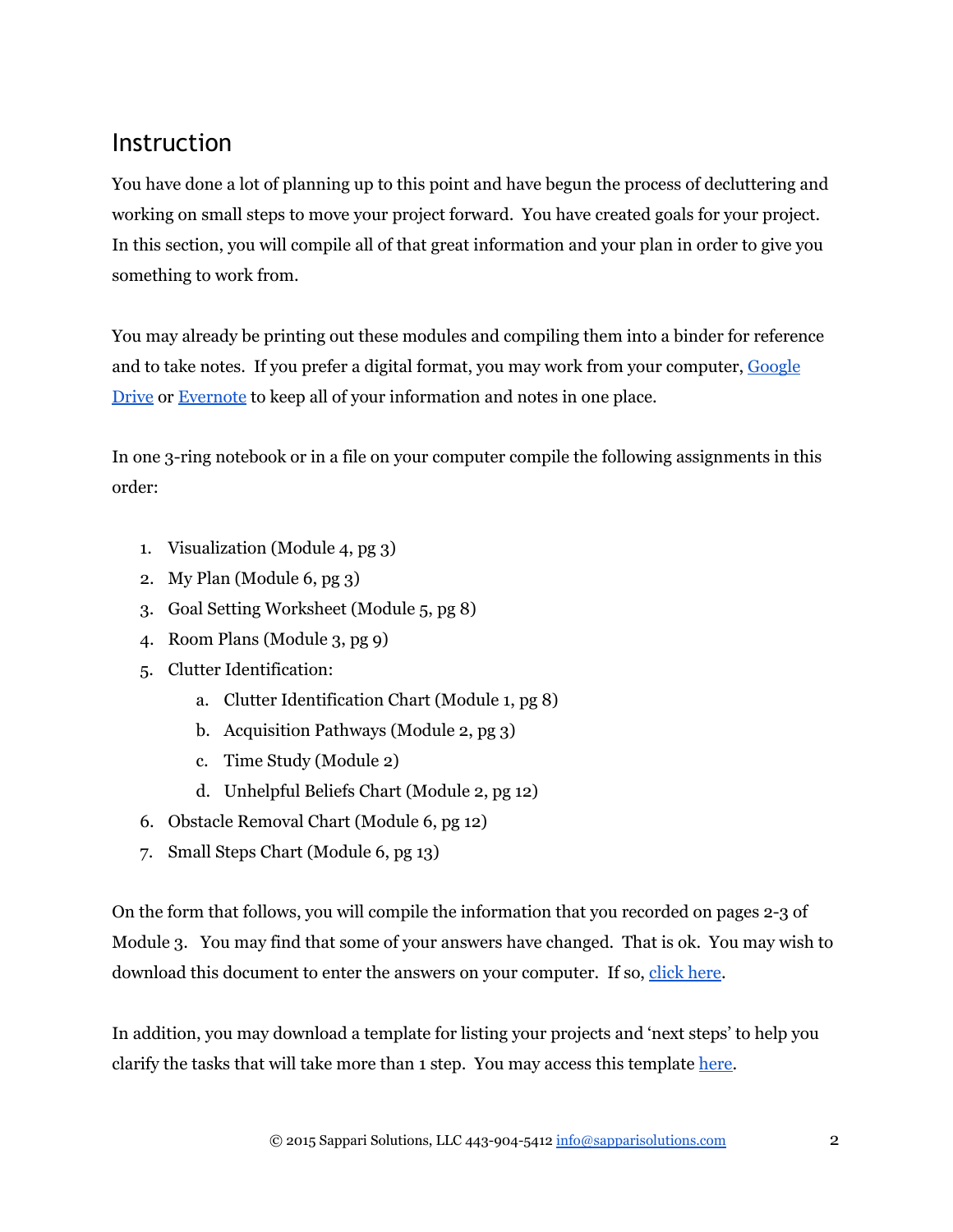# My Plan

# **Goals (in priority order)**

| Goal | Deadline Completed |
|------|--------------------|
|      |                    |
| റ    |                    |
| ി    |                    |

### **Project Time‐Line**

| <b>Start Date:</b> | <b>Projected End Date:</b> |
|--------------------|----------------------------|
|--------------------|----------------------------|

### **My 'Why'‐ For this Project**

### **My Personal Values**

# **What Strengths Will I Draw On?**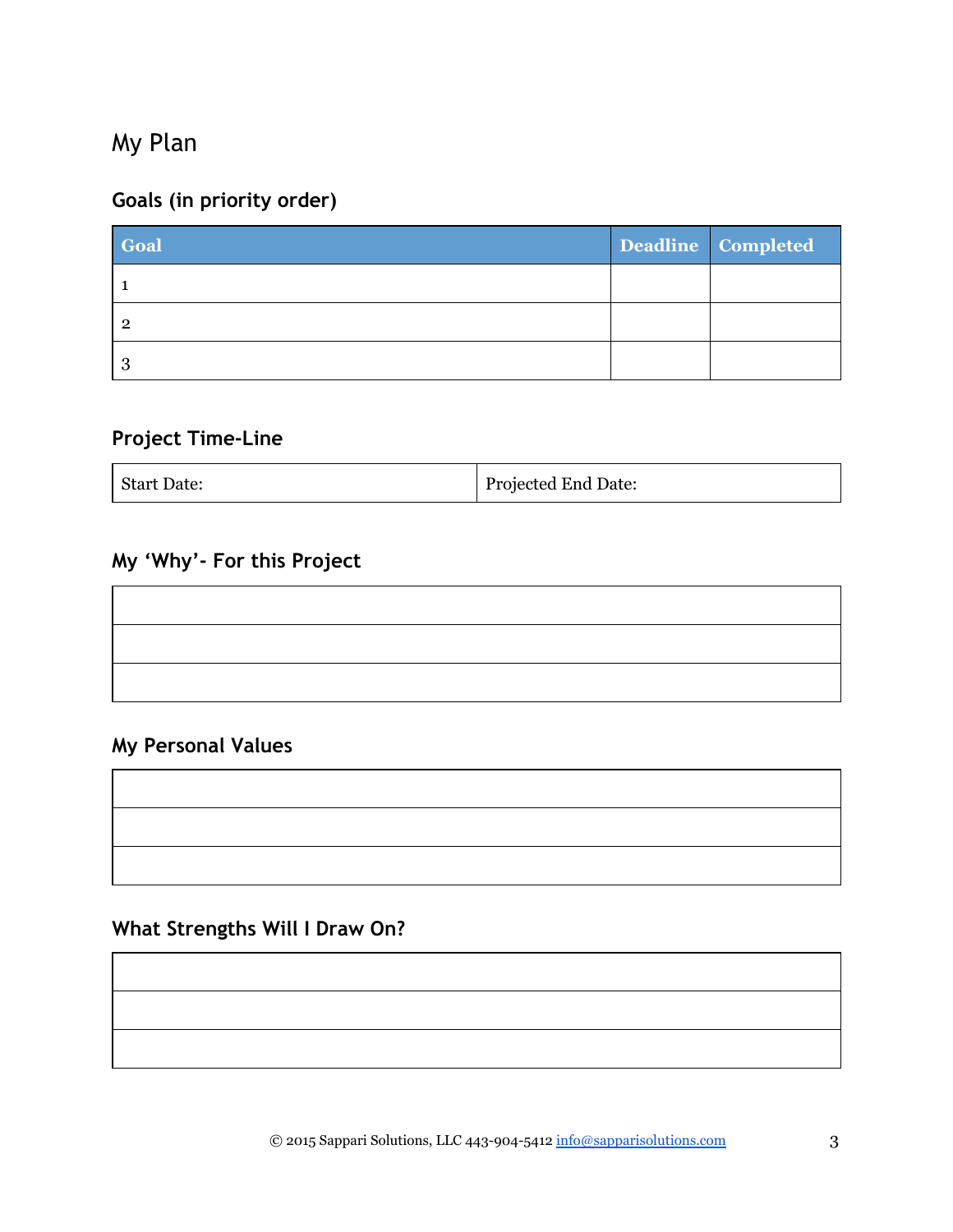#### **The More You Know the Less You Need**



I was walking through a little shop while on vacation and found this sticker which I picked up right away.

I thought it was fitting given the simple lifestyle that I like to promote. I am always sharing that when you have less, then life is easier and you focus on what is important. This quote seemed to say to me that if you know more,

you are wise and you will come to the understanding that you do not 'NEED' so much.

#### **NEED**

But what do you NEED? This question comes up a lot in the classes I teach. What is a need? We often say things like, 'I NEED these shoes,' 'This dress is perfect for the wedding I am going to Saturday, I really NEED it,' or 'This tool would get the job done, I NEED it to complete my project.' I think 'need' is misplaced. We have three basic NEEDS for survival. These are shelter, food and water. Without them, we will die. Period. End of discussion. So when we apply the word need outside of this context it seems wrong to me. Instead, we should be saying WANT. Our desire to have something beyond our basic needs is a want.

I think this distinction is important. We have confused our needs and our wants putting greater and greater importance on our wants. This focus has overcome our thoughts to the point where we think that without our wants we would not survive.

Now, it is not wrong to want something, and to work and save and perhaps sacrifice to realize it. Owning a home, buying a car, a college education, all are very worthy goals. Not exactly food and shelter, but still things that make the journey more agreeable, or even more possible. The trick is to make sure that the acquisition is in the service of a virtue, or for others, and that you are not in service to your possessions. To what end is this new possession going to be used? Is it to serve as a means to you becoming a better, more effective person? Or is it simply a way to make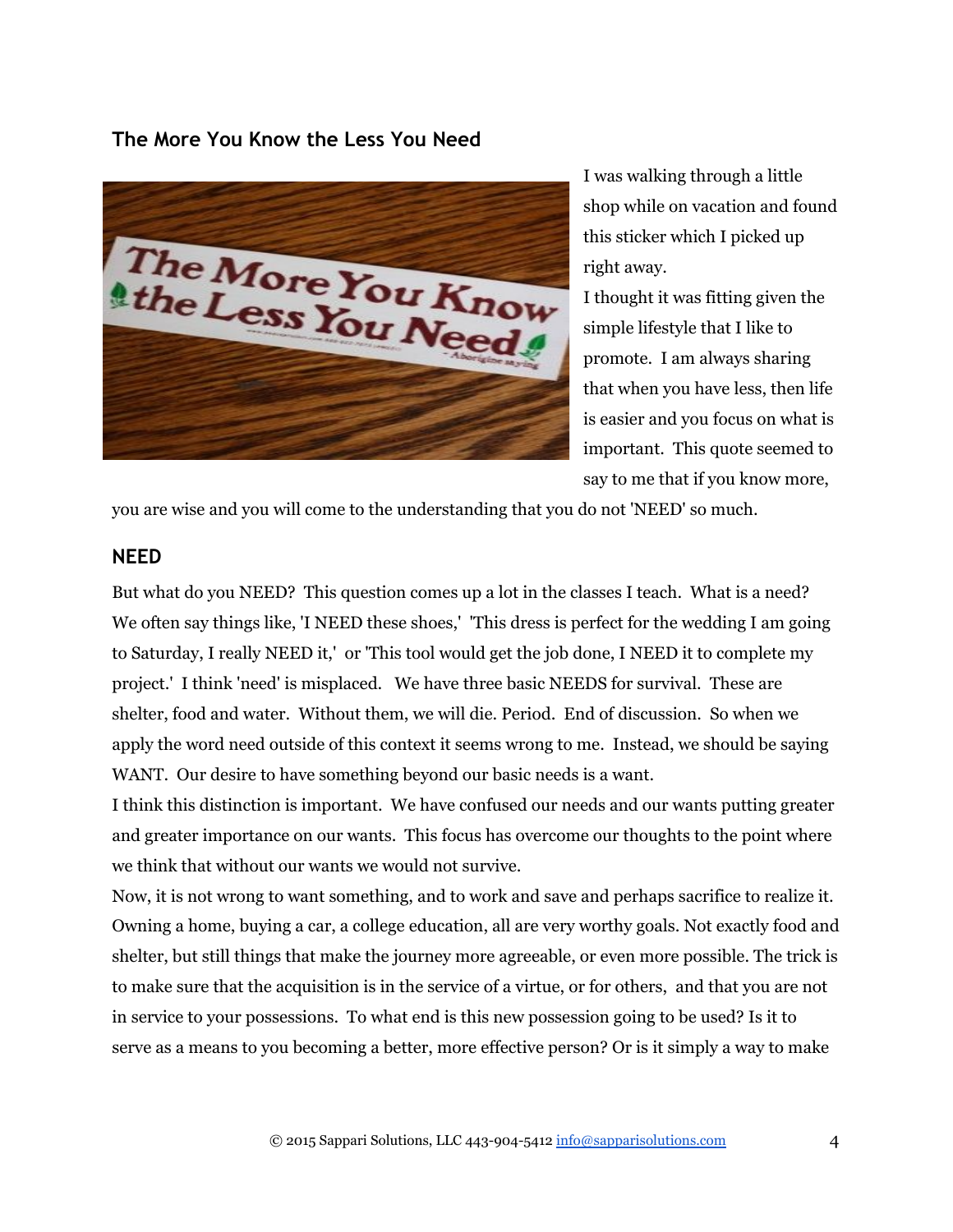you feel better, either for self-worth, or to feed an addiction? You are not the sum of what you own, and you are not better because you have more. You are not to be in service to stuff!

How would it feel to do without the shoes, dress or tool that you WANT? When you are confronted with a purchase or are making a decision to keep or let go of an object, ask yourself these questions from Module 4:

- Do I LOVE it?
- Do I USE it?
- Do I NEED it?

### **One More Question**

There is just one more question that I encourage you to consider and that is:

# If I let this go, how hard would it be to get it again?

We hold onto things, worrying that we may need them someday. But, if you know that you can acquire it when you need it, either by borrowing, renting or purchasing again, then there is no need to store that item for 'someday.' This question is great for physical items but also for paper and information. We can access a lot of information on the internet now so that it is no longer necessary to hold onto papers in our homes and offices. The Bible in the Book of Matthew, Chapter 6 has a lot to say about our possessions. It is easy to see that today we live in a world of excess, but even in biblical times people were taking and storing more than their share because they were worried about 'someday.' Matthew 6:34 says "Therefore do not be anxious about tomorrow, for tomorrow will be anxious for itself. Sufficient for the day is its own trouble." When you are considering that next purchase or whether to keep what you already have remember, "The more you know, the less you need."

For a quick 2 minute YouTube Video on this [click here.](https://www.youtube.com/watch?v=YQQFAOWYPMk)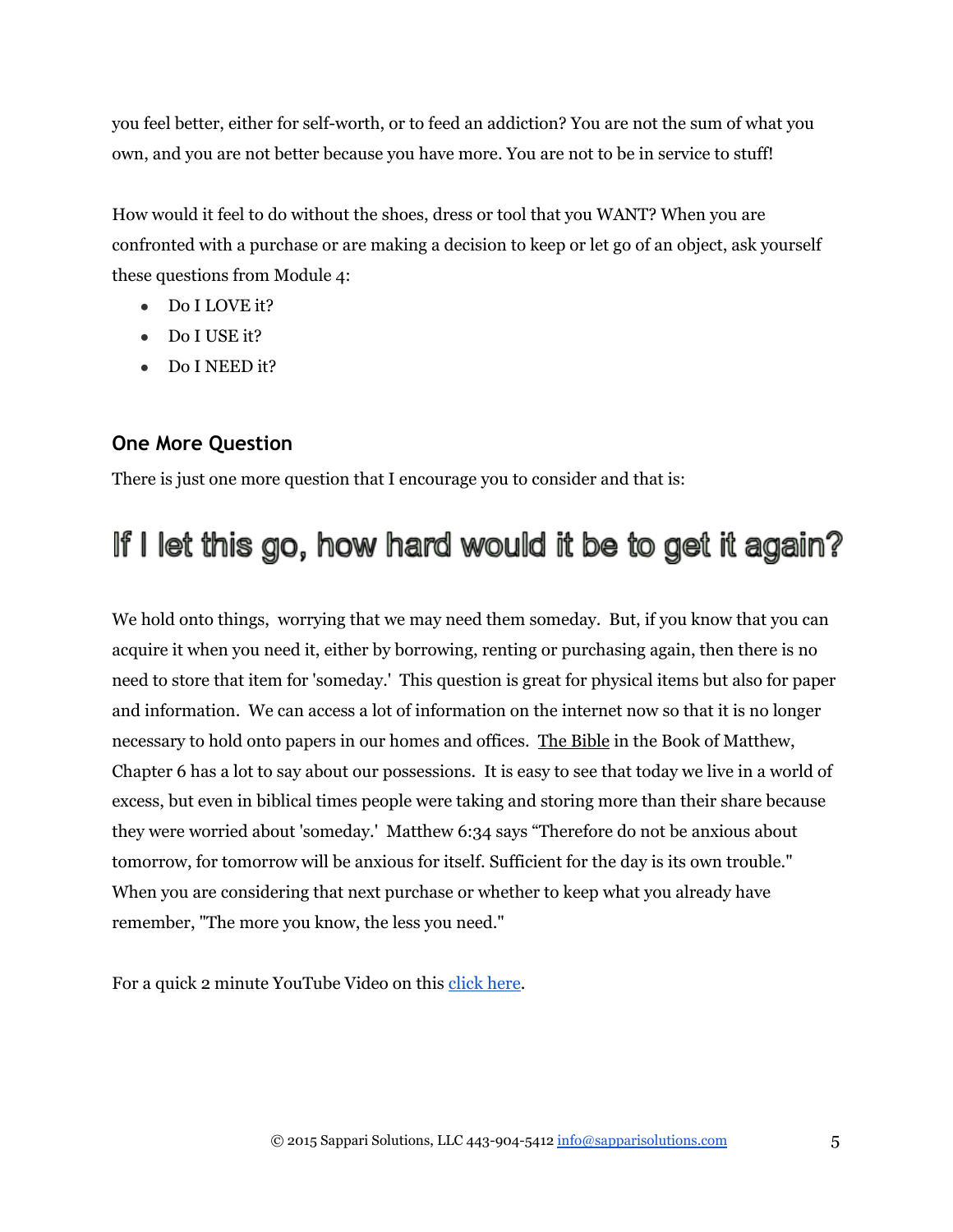#### **Look to Nature**

by Jennifer Merkel

March is a month of action. The Earth prepares for another season of growth, and this month, as it comes "in like a lion and out like a lamb" we get a taste of nature's own order. Nature knows what is needed and what needs to be shed, and its cycle of productivity can be a great lesson to us.

For example, look at the trees. Every fall the trees shed their leaves. It is a beautiful show, but it is also a necessary part of the tree's life cycle. The trees cannot hold onto their leaves year after year, because the new leaves are needed. The old must be dropped to the ground to make room for the new, and in their own way the old leaves do good for the soil.

Over the winter and early spring, heavy snows and winds cause the dead wood to be broken off and cleared from the treetops so that the new, productive sprouts and buds can form. We can learn to clear out our own "dead wood" and shed the clutter that is keeping us from being positive and productive. We can wake up to the light and sunshine of spring and find that restless lion inside as we pace around our overfilled homes.

Use the feelings of restlessness and invigoration that come with spring. Open the windows, let in the fresh air and open up the space inside as well. Welcome the new season as a chance to clear out the things that have been a burden and make room for the things that make life truly enjoyable. Be like the tree, make shedding the old stuff a habit, so that you can welcome the new!

#### **Family Treasures…**

There is a gray area, in the quest to declutter and simplify, and it is something that most of us have to deal with at some point in our lives so we want to be sure to touch on it here. As you are working through the possessions that you have acquired, and making decisions on what to let go of, you may come across family heirlooms or items that may or may not be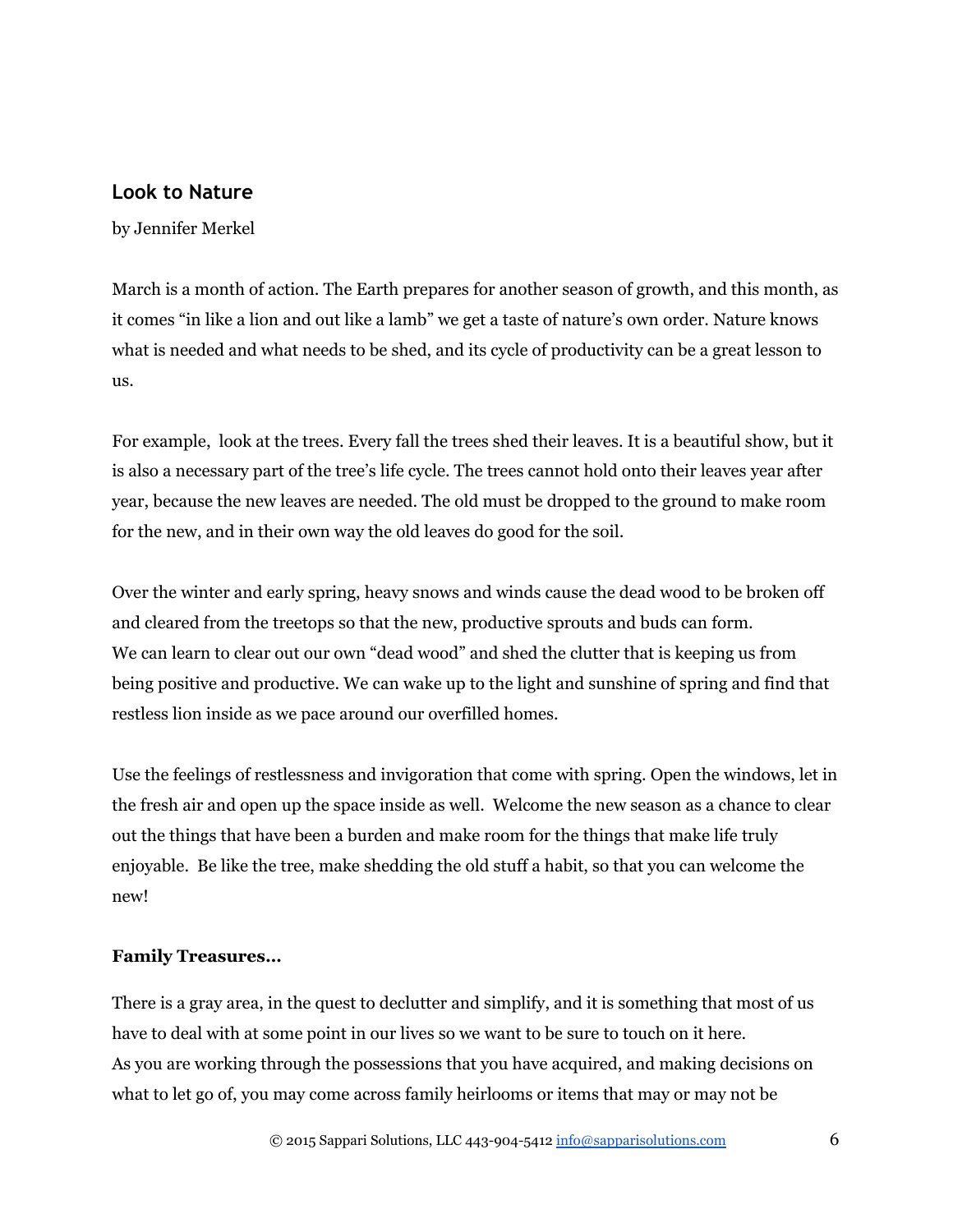antiques or collectibles. These items usually have value, either sentimental or monetary, and whether you want to keep them or not, the process for letting them go may require a little more effort, but will pay off in the long run.

When it comes to things that have been in the family for generations: furniture, collections, papers, pictures, jewelry, etc., there is no accounting for taste. If you have living relatives that you know may want to keep the items in the family, it's really important to get in touch with them and at least let them know what you have and offer them a chance to take them off your hands. If there is a "family archivist", then anything pertaining to family history should be offered to that person. If there are items that have a story, and you are familiar with it, write it up and pass it along with the item to the person that is taking it.

It's so easy to share and show what you have in this digital age. Pictures and old family recipes can be scanned and emailed or it into a digital album and shared. That way the person in the family that wants the originals can let you know. You can take pictures of furniture, books, jewelry, and collections and share them as well.

Create a deadline for family members to claim and remove the items. After that, let them know that the items may be donated or sold outside the family.

Don't try to do all of this in the middle of your priority project. These things have been in cupboards and drawers for awhile now, so you can make finding them new homes a lower priority. DO gather them into one place, in bins, tubs, or boxes, carefully labelled and stored. DO keep a box or tub with you while you work and place the items into it as you go. DON'T discuss your finds with just anyone. You might tell members of your family or close friends, but keep the fact that you have discovered potential valuables within a small circle.

Even if there is no one in the family that may want the things that you find, some of these things may have historical significance or be worth selling.

It is very important to find the right person to consult about these matters.

Be sure to go to licensed professionals to have your items appraised.

Read reviews and ask people that you know and trust for referrals.

A much more detailed discussion of this topic can be found in the book

"Moving On-A Practical Guide to Downsizing the Family Home", by Linda Hetzer and Barbara Hulstrand.

The book is available on Amazon.com and in larger bookstores.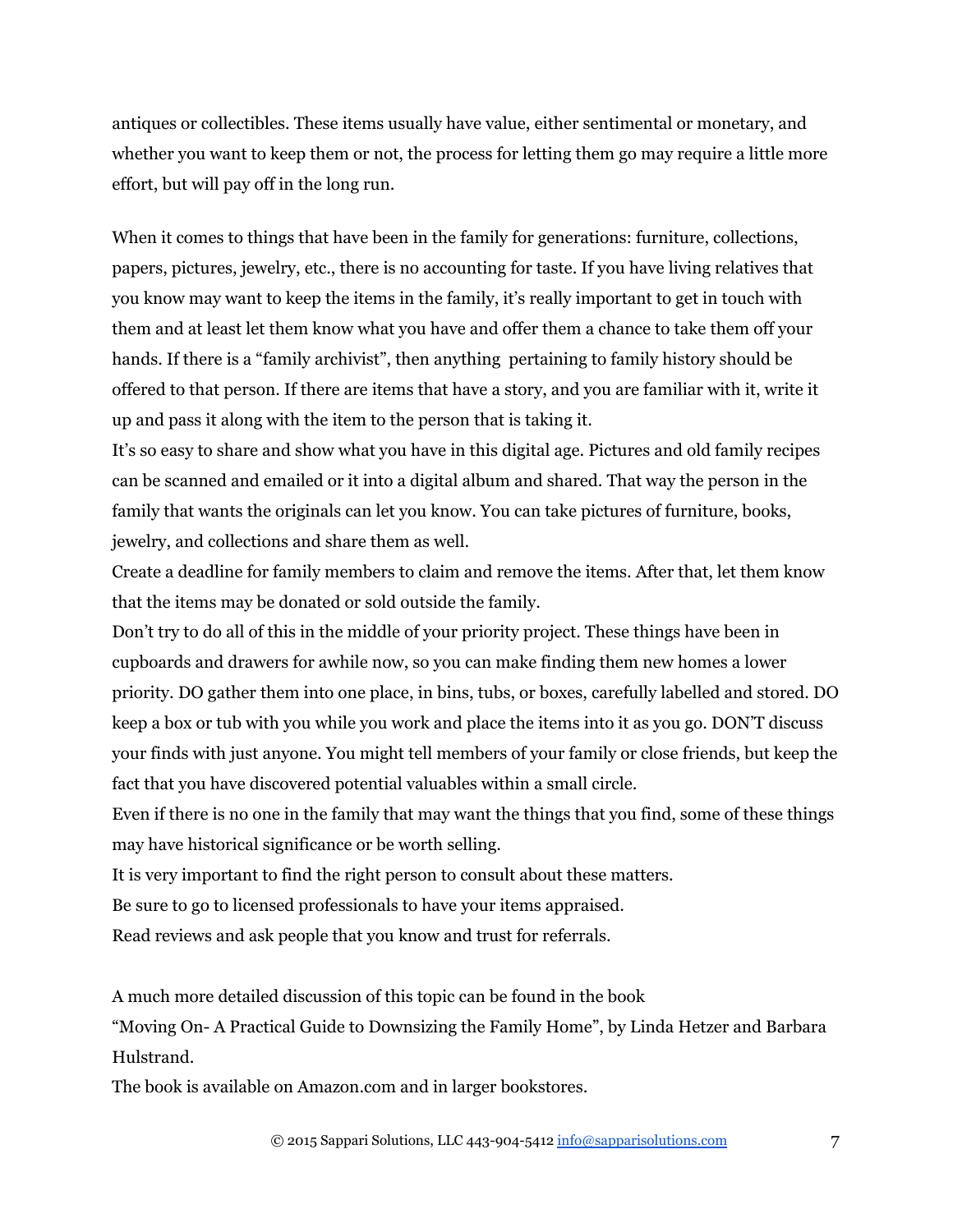

#### **Obstacles**

"Whoa, that's a big piece of earth." That was my daughter's response to seeing the image at the beginning of this module. She is 7. Do you ever feel that way? You have a path and a plan, but there is something in the way of getting and staying on that path. Something big that does not seem moveable even if you take it one small step at a time?

In Module 5, you were asked to identify the obstacle that would get in the way of your goals and to also determine your response to that obstacle. We are going to go further with this idea. Why? Because you have hit these 'road-blocks' in the past and they have stopped your progress forward but this time you will overcome them. You have within you all that you need to accomplish what you have set out to do.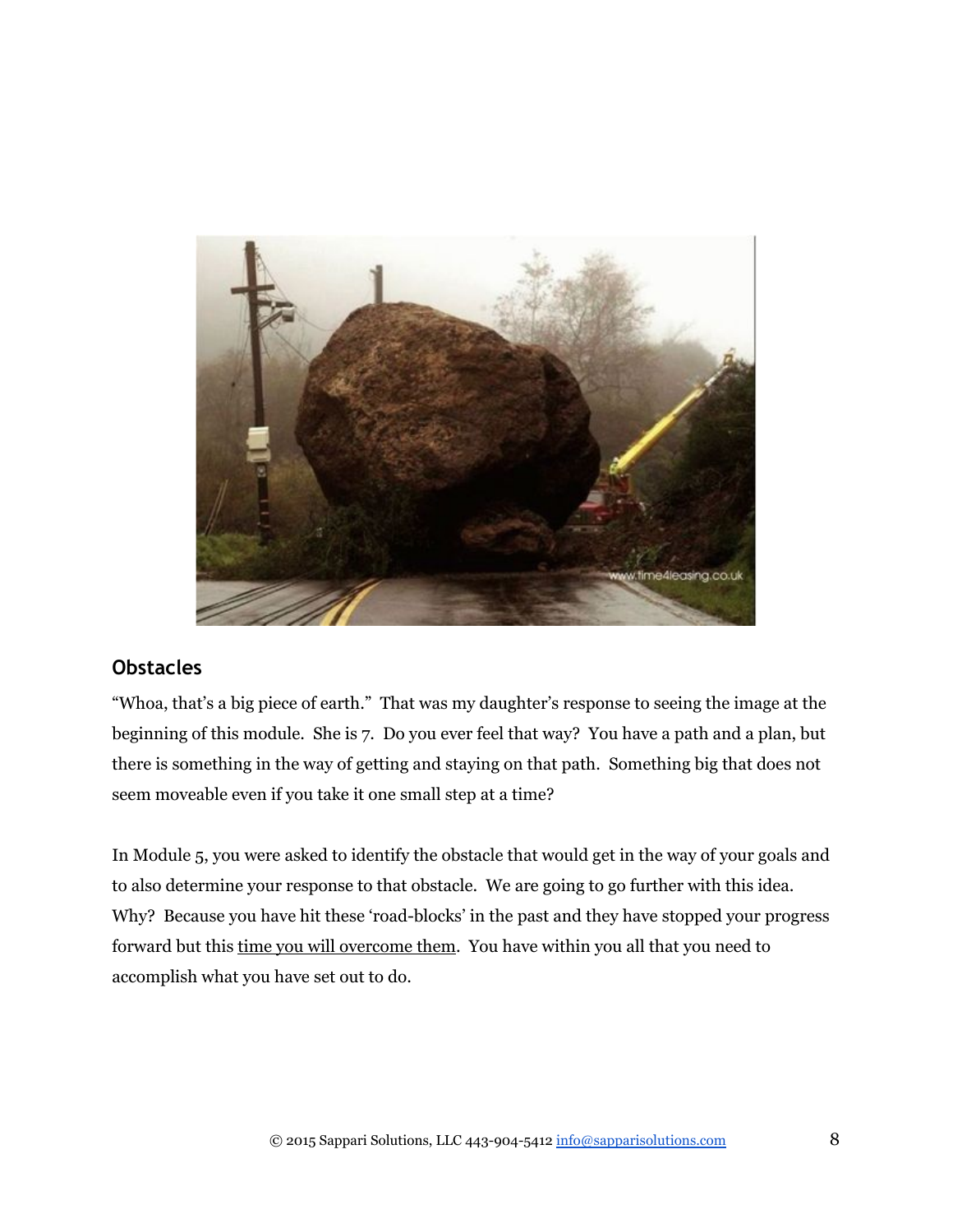### **What kinds of obstacles might you encounter?**

The following list reflects the answers that I hear the most. It is long, but not exhaustive. You may have others that you would like to share and I would encourage you to email them to me.

Check off the ones that you find impeding your progress:

| Kids                             | $\Box$ Time Management               |
|----------------------------------|--------------------------------------|
| <b>Toys</b>                      | $\Box$ Implementing Systems          |
| Homework                         | Overwhelm                            |
| Resistance<br>u                  | $\Box$ Knowing where or how to start |
| Getting things done              | $\Box$ Piles of Paper                |
| Prioritizing<br>⊔                | $\Box$ Schedules (too much to do)    |
| Memories (Emotional Attachments) | Family Buy In<br>⊔                   |
| <b>Losing Things</b><br>⊔        | Motivation<br>❏                      |
| Forgetfulness<br>⊔               | Money<br>⊔                           |
| Focus/Attention                  | <b>Health Issues</b>                 |
|                                  | <b>Physical Limitations</b>          |
|                                  |                                      |

Using the chart that follows, look for ideas to address the obstacles you identified above. Check off the items that speak to you

 **Ideas for handling obstacles**

| Kids                       | $\Box$ Color code belongings<br>Use timers for tasks. Kids love to try to best their own time!<br>Create a chore chart<br>Learn about developmentally appropriate tasks<br>Streamline the toys and clothes<br>⊔<br>Create a plan as a family.<br>u. |
|----------------------------|-----------------------------------------------------------------------------------------------------------------------------------------------------------------------------------------------------------------------------------------------------|
| <b>Getting Things Done</b> | Start your day with a planning session<br>⊔<br>Create a "task list" just for the day<br>⊔<br>Keep tasks short, between 10 and 15 minutes<br>Define your tasks. (Make the bed, do the dishes, clean the<br>bathtub)                                  |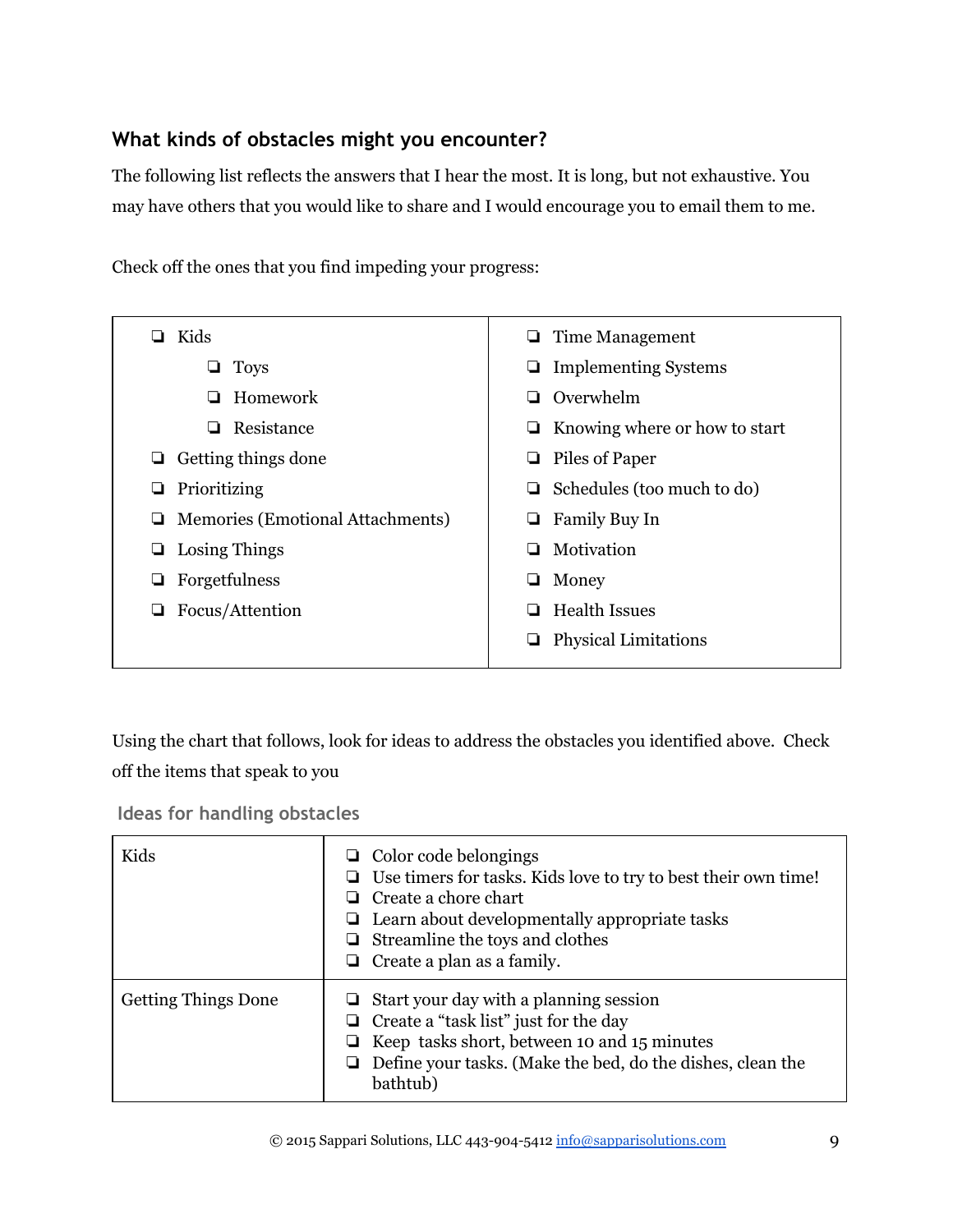|                                                                 | Complete your tasks, start to finish<br>❏<br>Time yourself doing one task<br>❏<br>$\Box$ Create a Master To Do list with ALL the things in your head,<br>on scraps of paper, etc.                                                                                                                                                                                                                                                |
|-----------------------------------------------------------------|----------------------------------------------------------------------------------------------------------------------------------------------------------------------------------------------------------------------------------------------------------------------------------------------------------------------------------------------------------------------------------------------------------------------------------|
| Prioritizing                                                    | Create a Master To Do list with ALL the things in your head,<br>❏<br>on scraps of paper, etc.<br>$\Box$ Choose 3 items to work on daily from your list<br>$\Box$ Work on a project to completion.<br>Choose to work on an item because 1. it will save the most<br>❏<br>money 2. It will make the most money 3. It is due the<br>soonest. 4. It will save you time.                                                              |
| Memories/Emotional<br><b>Attachments</b>                        | Take pictures of items<br>❏<br>Share the story of the item with someone else<br>❏<br>Give beloved things to people who will love/value them.<br>❏<br>Have a funeral for the item before letting go.<br>❏<br>Ask the question, "What is the worst thing that could happen<br>❏<br>if I let this $go?"$<br>Ask the question, "Why am I holding on to this or doing<br>❏<br>this?" Continue until you get to the root of the answer |
| Losing Things,<br>Forgetfulness &<br>Remembering to<br>Remember | Use alarms<br>❏<br>Use clear or open topped containers that give you a visual cue<br>❏<br>Create a launch pad<br>❏<br>Utilize a 'stubby to-do list' - a short list no more than 5 items<br>❏<br>in bold writing<br>Make sure your to-do items start with a verb/action word<br>❏<br>Develop habits & routines<br>❏<br><b>Reduce stress</b><br>❏<br><b>Reduce Distractions</b><br>❏<br>Declutter (Space, Schedule, Brain)<br>❏    |
| Focus                                                           | $\Box$ Utilize relaxation techniques (breathing, walking, stretching)<br>Try a timer, set for short intervals<br>Break tasks into small chunks<br>u<br>Utilize non-invasive fidgets (gum, music, etc)<br>❏<br>Create the right environment<br>⊔<br>Reduce distractions (commitments, clutter, noise, visual<br>⊔<br>stimulation)<br>Find a buddy to help with 'hyper-focus'<br>❏<br>Create time for daily reflection<br>❏        |
| <b>Time Management</b>                                          | Add padding to the schedule<br>⊔<br>Utilize analog clocks and digital alarms<br>⊔<br>Check out the 'Time Timer'<br>❏<br>Make appointments with yourself for activities<br>❏                                                                                                                                                                                                                                                      |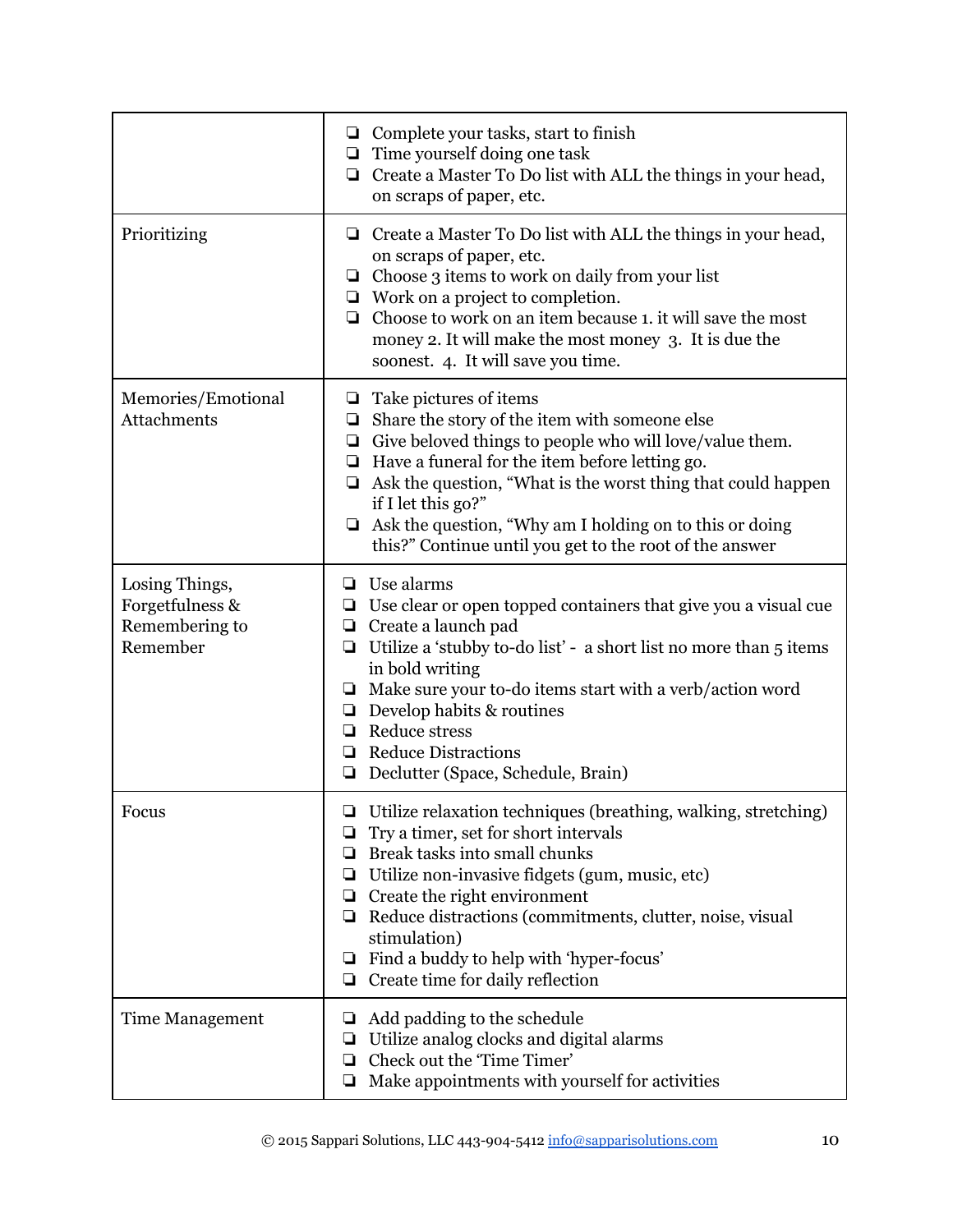|                                      | Track your time and make a guess at how long it will take to<br>❏<br>perform an activity. Record the actual time.<br>Departure checklist<br>❏<br>Plan to arrive early<br>❏<br>Avoid the 'one more thing' activities<br>❏<br>Create a 'waiting' kit for in between times<br>❏<br>Utilize relaxation techniques<br>❏<br>Complete a time study<br>$\Box$<br>Simplify your routines<br>❏                                                                                 |
|--------------------------------------|----------------------------------------------------------------------------------------------------------------------------------------------------------------------------------------------------------------------------------------------------------------------------------------------------------------------------------------------------------------------------------------------------------------------------------------------------------------------|
| <b>Implementing Systems</b>          | Change the way you do one small thing.<br>❏<br>Create a system and stick with it for several months (rather<br>❏<br>than continually switching gears)<br>Create your own system rather than relying on 'out of the box'<br>⊔<br>solutions.<br>Understand why you are creating the system and define your<br>❏<br>desired outcome.                                                                                                                                    |
| Overwhelm                            | Remove everything except the project you are working on at<br>❏<br>that moment.<br>Cover clutter with a large plain sheet and pull back one corner<br>❏<br>to work on just that area<br>Limit your work time using a timer, 15-30 minutes.<br>u<br>Visualize working on your project, imagine yourself happy<br>❏<br>and successful.<br>Ask the question, "What is the worst thing that could happen<br>❏<br>if I let this $go?"$                                    |
| Know How or Where to<br><b>Start</b> | Read the Module 'Where to Start'.<br>u<br>Set the timer and start anywhere for 15 min.<br>❏                                                                                                                                                                                                                                                                                                                                                                          |
| Piles of Paper                       | Remove yourself from mailing lists by calling companies as<br>❏<br>you receive catalogs & solicitations.<br>$\Box$ Remember 1 inch of paper takes about 1 hour to process.<br>Use a guide to determine what to keep and what to discard.<br>⊔                                                                                                                                                                                                                        |
| Schedules/Too Much To<br>Do          | Use the rule - 2 activities out for 1 new activity started.<br>❏<br>Learn to block time for yourself first then add in activities to<br>❏<br>the schedule<br>What can be streamlined?<br>ப<br>Create a master schedule on a shared calendar<br>⊔<br>Pick 3 important tasks each day<br>⊔<br>Create a color coded calendar<br>⊔<br>Set up reminders and alarms for activities<br>⊔<br>Use a timer to keep on task and limit activities to a specific<br>❏<br>interval |
| Family Buy In                        | Have a family meeting<br>⊔                                                                                                                                                                                                                                                                                                                                                                                                                                           |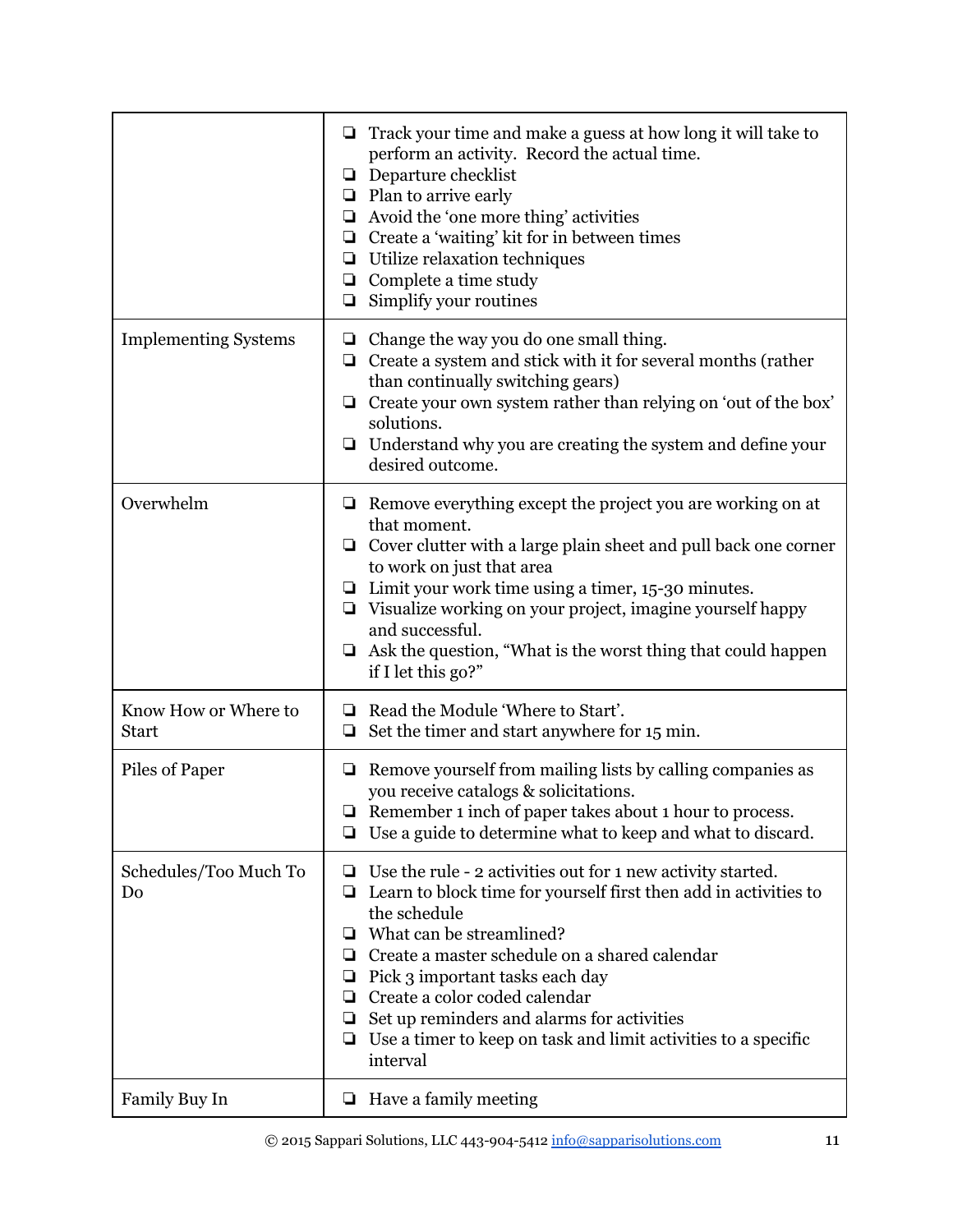|                                      | Set goals that are meaningful to each family member<br>❏<br>Understand family member strengths and challenges<br>u<br>Read Seven Habits of Highly Effective Families by Stephen<br>❏<br>Covey<br>Make it meaningful: If the toys are picked up from the living<br>❏<br>room for 1 week, we have Movie Night on Saturday<br>Create chore/reward charts<br>❏<br>Ignore the unwanted behavior and recognize the positive<br>❏ |
|--------------------------------------|----------------------------------------------------------------------------------------------------------------------------------------------------------------------------------------------------------------------------------------------------------------------------------------------------------------------------------------------------------------------------------------------------------------------------|
| Motivation &<br>Procrastination      | Determine the reason for the procrastination<br>❏<br>Break big jobs into small pieces with deadlines along the way<br>❏<br>Find an accountability partner<br>❏<br>Create priorities<br>❏                                                                                                                                                                                                                                   |
| Money                                | Understand the cost of clutter and disorganization: Read<br>⊔<br>http://sapparisolutions.com/2014/12/whats-clutter-costing/<br>Look for inexpensive or free financial guidance:<br>❏<br>http://www.daveramsey.com/<br>Earn money by selling what you part with by using local<br>❏<br>consignment or CraigsList.com                                                                                                        |
| <b>Health Issues</b>                 | Enlist the help of a body double <sup>1</sup><br>❏<br>Routinize your health care tasks<br>$\Box$<br>Focus on sleep, food and exercise firs<br>u<br>Work in small increments<br>❏                                                                                                                                                                                                                                           |
| <b>Physical Limitations</b>          | Enlist the help of a body double<br>u<br>Work in small increments<br>❏<br>Set up systems that support your limitations instead of trying<br>❏<br>to change who you are<br>Play to your strengths<br>❏                                                                                                                                                                                                                      |
| Organization<br>Organization (con't) | Organize to your strengths<br>⊔<br>$\Box$ Keep just what you need<br>Make it fun<br>⊔<br>Cover up the mess and uncover it pieces at a time<br>❏<br>Use music to get you in the mood<br>❏<br>Work with a friend/partner<br>❏<br>Increase sleep<br>⊔<br>Utilize routines<br>⊔<br>Conquer the clutter<br>⊔<br>Adopt a mantra "One in - Two Out"<br>❏                                                                          |

<sup>1</sup> A body double is an individual who serves as an anchor for a person to get tasks or work accomplished. Prince, Terry. "Body Double Work." NSGCD, 2003.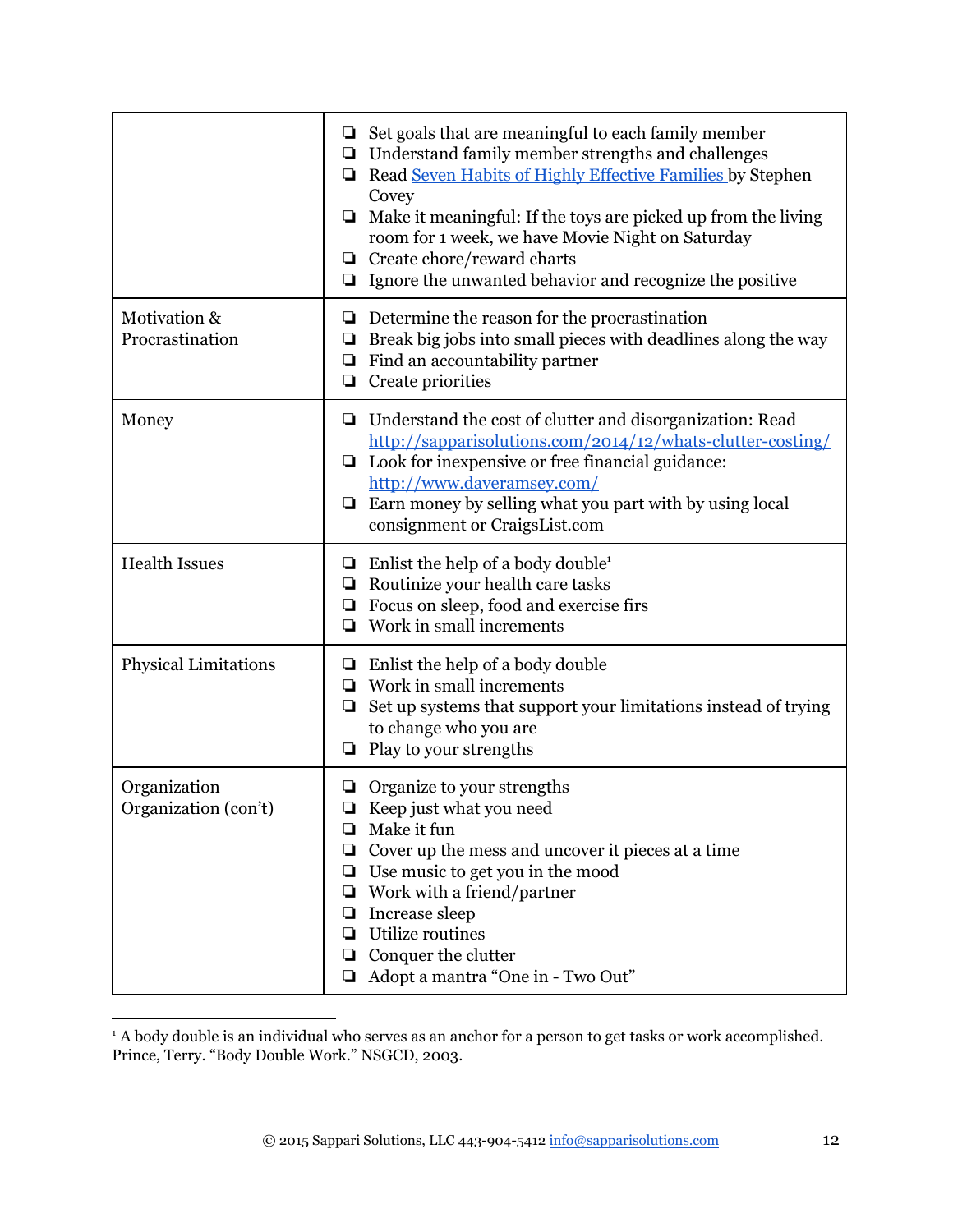|                                   | Assign a home, use labels<br>Keep like things together<br>❏                                                                                                                                                                                                                                                                                                                                                  |
|-----------------------------------|--------------------------------------------------------------------------------------------------------------------------------------------------------------------------------------------------------------------------------------------------------------------------------------------------------------------------------------------------------------------------------------------------------------|
| <b>Decision Making</b>            | Create decision-making criteria before you begin<br>⊔<br>Use a 'ripening drawer' or purgatory<br>❏<br>Set a deadline to make the decision<br>ப<br>Limit the options<br>❏<br>Limit the time to research<br>Set a budget<br>❏<br>Set goals and priorities<br>❏                                                                                                                                                 |
| Routine & Mundane<br><b>Tasks</b> | Create habits and routines<br>Create a schedule<br>ப<br>Utilize a timer<br>❏<br>Use small rewards $(5 \text{ min of task} = 5 \text{ min of tv}, \text{ exercise}, \text{etc})$<br>❏                                                                                                                                                                                                                         |
| <b>Memory Management</b>          | Repeat things out loud<br>⊔<br>Write things (everything) down<br>⊔<br>Do it when you think of it, repeat in your head until the task is<br>❏<br>attended to<br>Use an artifact to keep your place, jog your memory<br>⊔<br>Relate new information to old<br>□<br>Record messages/reminders (voicemail, digital recorder, etc)<br>⊔<br>Use a memory notebook (small enough to fit in pocket or<br>⊔<br>purse) |

Recommended Resources:

More Attention, Less Deficit: Success Strategies for Adults with ADHD by Ari Tuckman

ADD-Friendly Ways to Organize Your Life by Judith Kolberg & Kathleen Nadeau, Ph.D.

Never Check E-Mail in the Morning by Julie Morgenstern

Getting Things Done by David Allen

Seven Habits of Highly Effective Families by Stephen Covey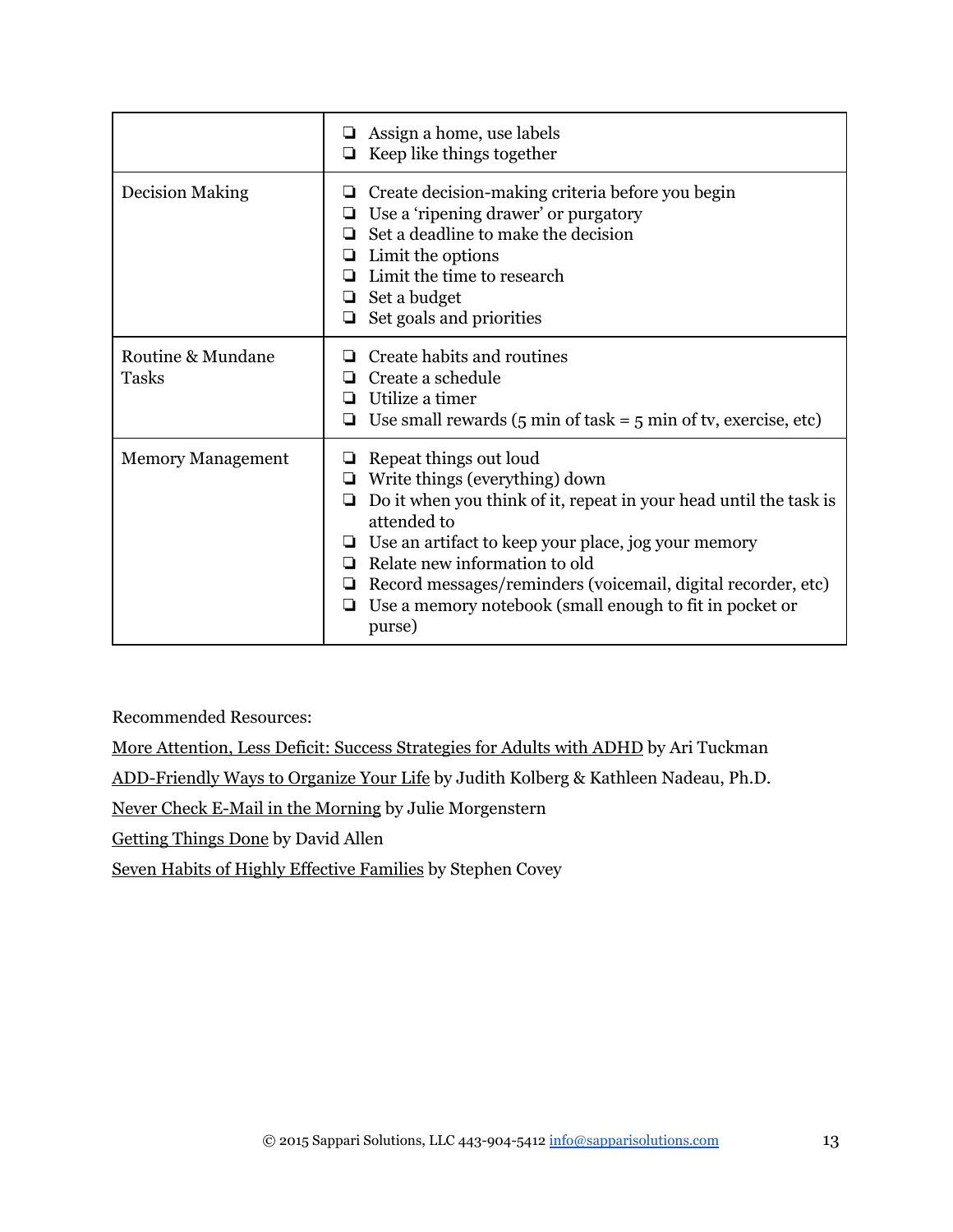# Obstacle Removal Chart

**Name of Obstacle**

**When Does this Obstacle Often Appear?**

**Strategies I can use to move this obstacle:**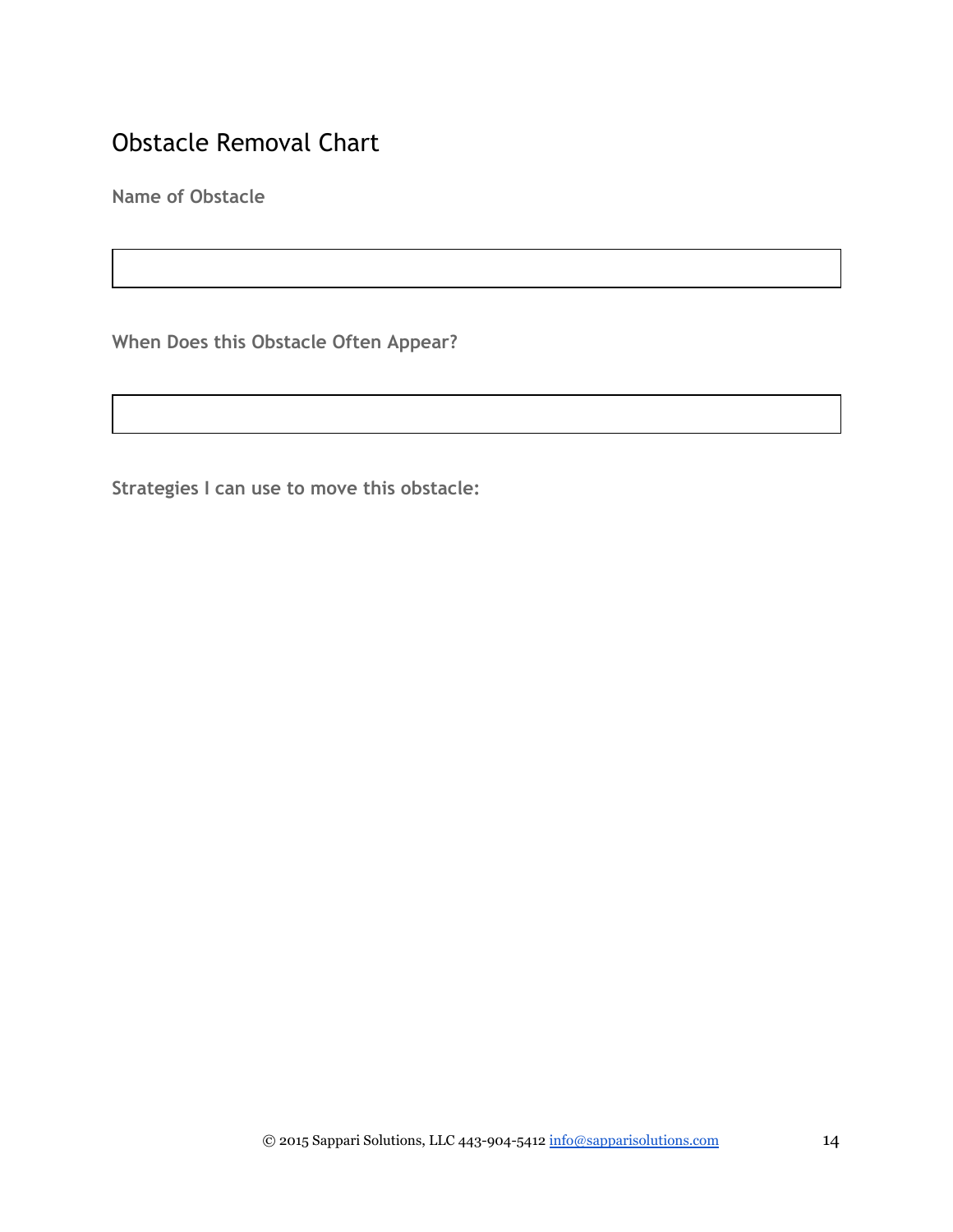# Small Steps to Change<sup>2</sup>

Another useful tool in overcoming obstacles is to circumvent the alarm system in your brain that causes you to resist an activity. You can do this by taking small steps that act more like a puzzle for your brain to solve than a task to complete. Small steps should take 30 sec to a 1 minute and cause your brain to begin to create solutions without much intervention from you! Here is a worksheet to get you started thinking about what small steps you could take.

**Overall Theme/Goal/Vision – What are you striving for?**

## **Ask Small Questions**

- 1. 2. 3. **Think Small Thoughts** 1. 2. 3. **Take Small Actions** 1.
- 2.
- 3.

**Solve Small Problems**

- 1.
- 2.
- 3.

<sup>&</sup>lt;sup>2</sup> One Small Step Can Change Your Life by Robert Maurer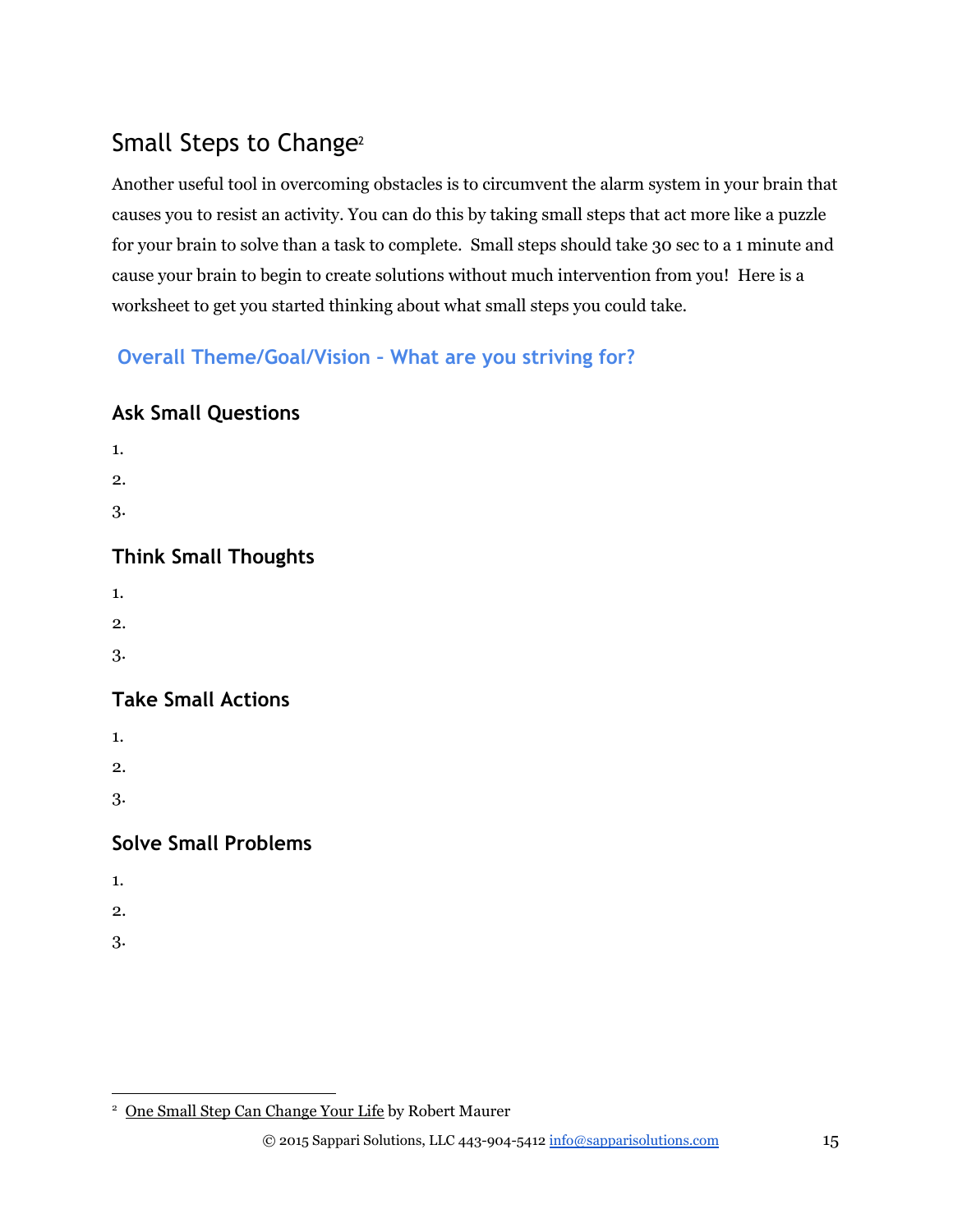# **Identify Small Moments**

- 1.
- 
- 2.
- 3.

### **Bestow Small Rewards**

- 1.
- 2.
- 
- 3.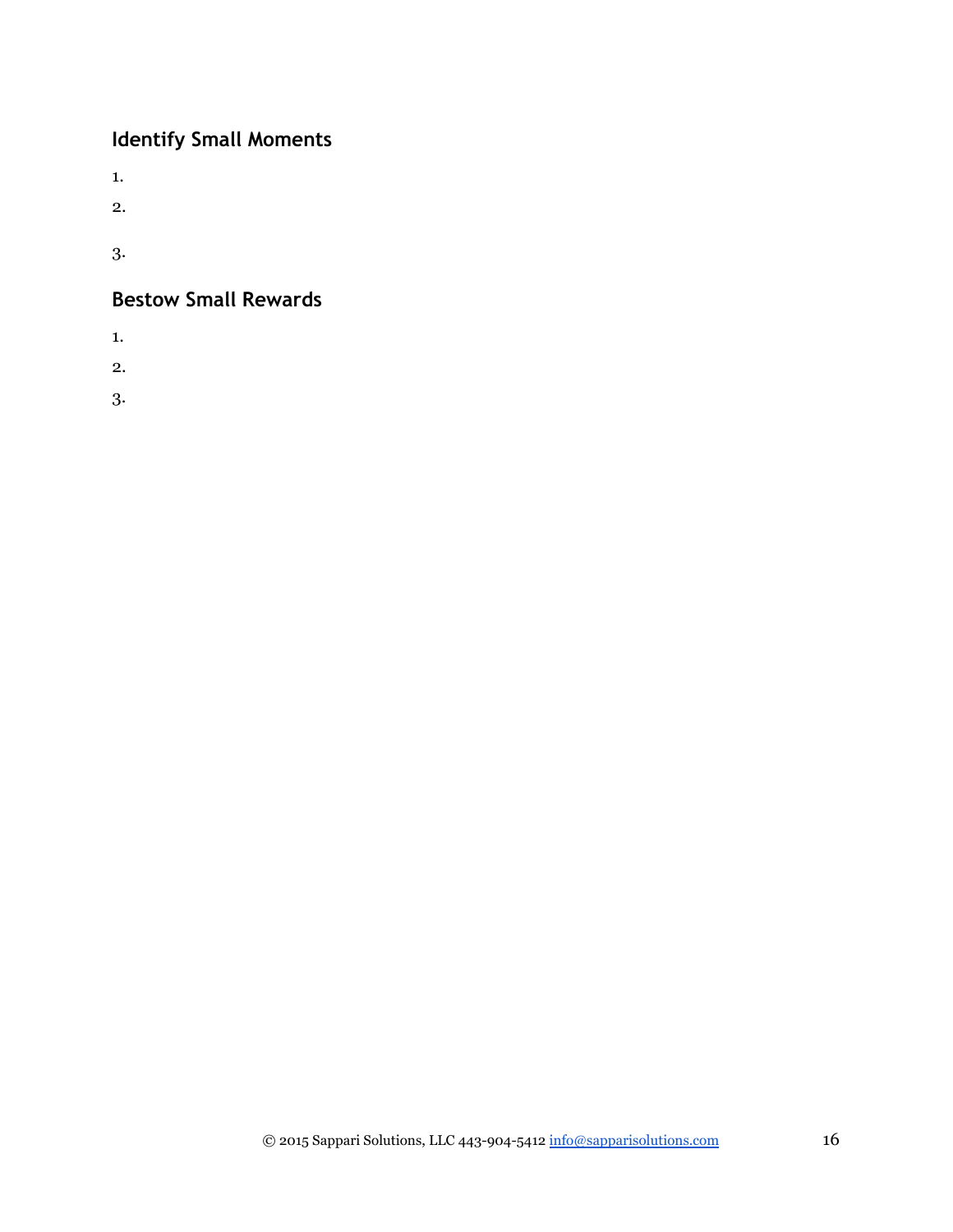# Additional Reading

### **Do You Want To Be Green? Get Organized!**

Published April 2012 by Nettie Owens

Going Green green and getting organized go hand in hand. There was a time that I believed efforts to be more environmentally conscious should be postponed until a person was more organized. However, this led to waiting until 'just the right moment' to start and often that time never came. But going green does not have to wait until organizing has occurred, in fact, these two efforts can support each other.

Follow the R's of environmentalism: reduce, reuse and recycle.

**Reducing** what you bring into your home has an immediate positive effect on both the environment and your efforts to reduce what you have overall. If you are bringing less in, then you have less stuff to handle. You will make your organizing task much easier. How can you reduce? Remove yourself from mailing lists that send catalogs and other advertising mail. Shop with a grocery list and be conscious of what comes into your home via purchases and gifts. Remember the rule of one in, one out when purchasing new items and if possible donate or recycle the old item.

With the Internet and such sites as Pinterest.com it is even easier these days than ever before to find ways to **reuse** what would otherwise be trash. At first, pick only one or two items to reuse such as newspapers in your flower beds or bags at the grocery store. Set up a system around reusing and a designate a place to store your saved items. Be sure to also set a limit so that once you have enough newspapers for your garden projects you recycle the rest. Reusing can turn into hoarding when taken to an extreme. Be mindful that reusing is a great next step in helping the earth.

**Recycling** comes into place when reducing and/or reusing are not options. [Earth911.com](http://www.earth911.com/) is a great website for finding places to recycle unusual items. If you have single-stream recycling in your area then commit to recycling as much as you throw in the trash. Be sure to have recycling containers just as you would trash cans in all the most used spots commonly used areas such as